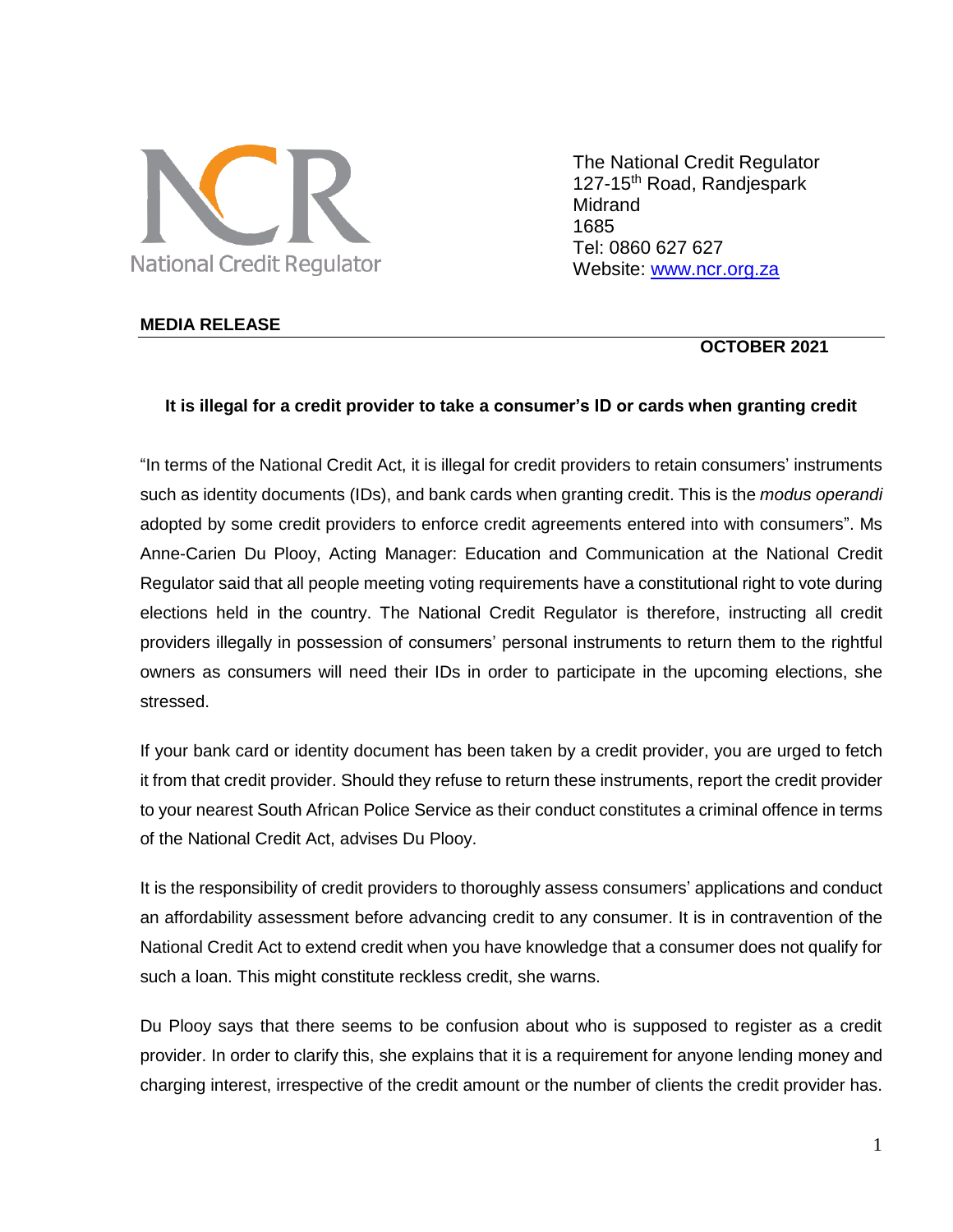Consumers are urged to only use credit providers registered with the National Credit Regulator. Maximum interest rates and other fees such as monthly service fees and once off initiation fees are regulated by the National Credit Act. This means that all credit providers, including smaller ones commonly known as *"Loan sharks*", "*Mashonisa"* or "*Skoppers"* must adhere to the maximum cost of credit as outlined in the National Credit Act.

If your application for credit is declined, you have the right to be given reasons by the credit provider for the decision. If the reason is, for example, a negative listing at the credit bureau, you need to pay the debt in question for this information to be removed. You do not need to pay a third party for the removal of information at the credit bureau. If the reason is affordability, ensure that you pay your current debt before applying for a new one. Running to unregistered credit providers will be the beginning of your non-ending financial woes, warns Du Plooy.

Consumers should contact the National Credit Regulator for additional information, to lodge a complaint or to report credit providers who keep consumers' IDs, Bank / SASSA cards at 0860 627 627 or [info@ncr.org.za,](mailto:info@ncr.org.za) concludes Du Plooy.

**Ends**

# **About The National Credit Regulator**

The National Credit Regulator (NCR) was established in terms of the National Credit Act 34 of 2005 (the Act) and is responsible for the regulation of the South African credit industry. The NCR is mandated with the registration of Credit Providers, Credit Bureaus, Debt Counsellors, Payment Distribution Agents, and Alternative Dispute Resolution Agents; and monitoring their conduct in compliance with the National Credit Act as amended. The National Credit Regulator offers education and protection to consumers of credit in promotion of a South African credit market that is fair, transparent, accessible and dynamic.

# **For more information contact:**

Media Office: [media@ncr.org.za](mailto:media@ncr.org.za)

Or